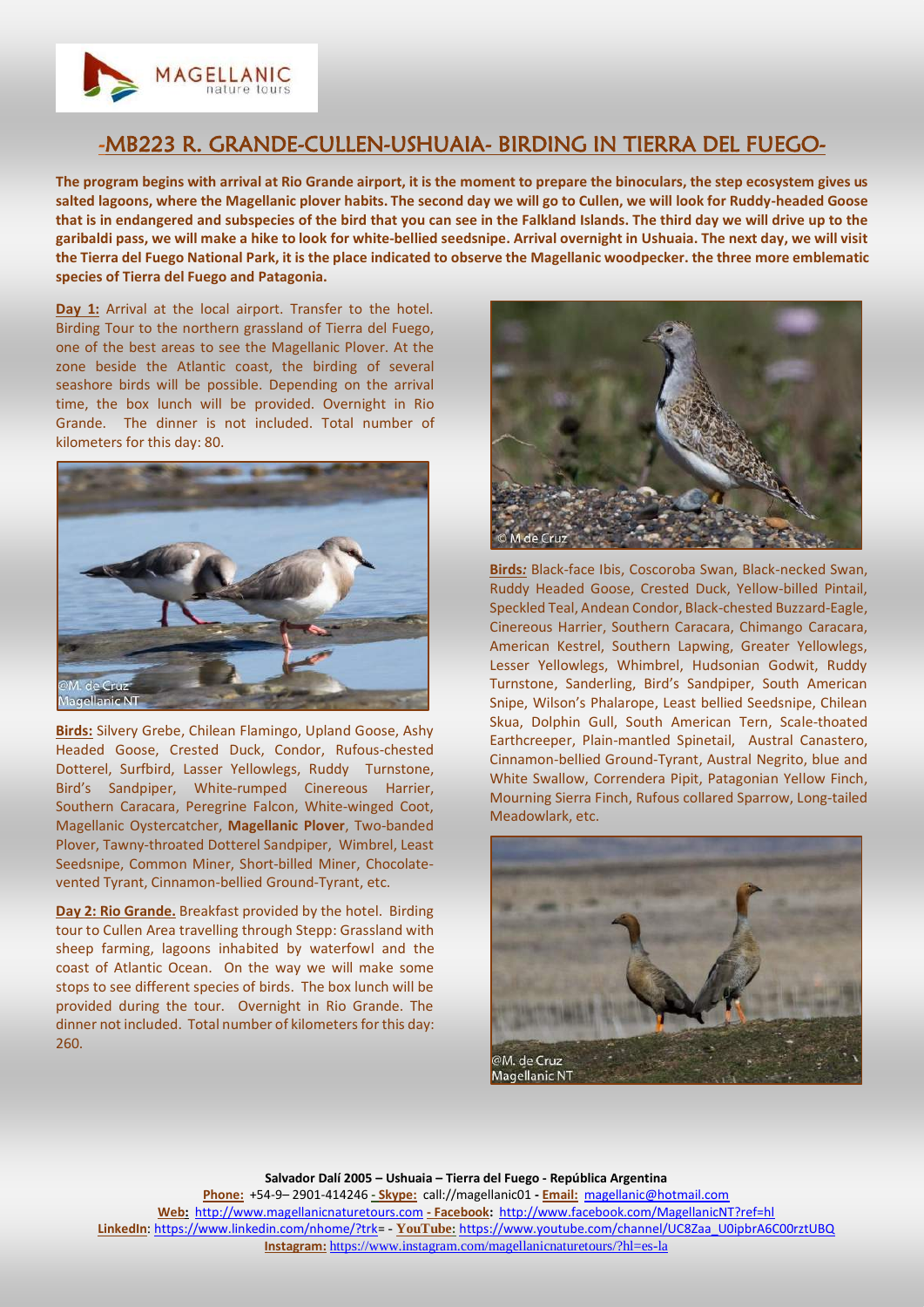



**Day 3:** Breakfast provided by the hotel. **In the morning:** Transfer to Ushuaia travelling through different landscapes: Grassland with sheep farming, lagoons inhabited by waterfowl, the wide transition area with sceneries low deciduous Beech Forest, Fagnano Lake up to arrive at the Escondido Lakes. On the way we will make some stops to see different species of birds. The box lunch will be provided during the tour. Arrival and overnight in Ushuaia. The dinner not included. Total number of kilometers for this day: 230.



**Birds***:* Black-face Ibis, Coscoroba Swan, Black-necked Swan, Yellow-billed Pintail, Speckled Teal, Chiloe Wigeon, Cinnamon Teal, Red Shoveler, Andean Condor, Blackchested Buzzard-Eagle, Cinereous Harrier, Southern Caracara, Chimango Caracara, American Kestrel, Whitewinged Coot, Red-gartered Coot, Southern Lapwing, Magellanic Oystercatcher, South American Snipe, Wilson's Phalarope, Chilean Skua, Dolphin Gull, South American Tern, Austral Parakeet, Austral Canastero, Austral Negrito, Correndera Pipit, Austral Blackbird, Long-tailed Meadowlark, etc.

**In the afternoon:** Birding tour to Escondido Lake. Reaching the High Andes vegetation, several species of birds can be seen. Passing the timberline, there is a good chance to see the White-bellied Seedsnipe (habitat: 600 / 900 over see level). Return and Overnight in Ushuaia. The lunch box not included.

**Birds:** White-throated Caracara, White–bellied Seedsnipe, Gray-flanked Cinclodes, Buff-winged Cinclodes, Ochrenaped Ground-Tyrant, Dark-faced Ground-Tyrant, Yellowbridled Finch, Black-chinned Siskin, etc.



**Day 4: Ushuaia** Breakfast provided by the hotel. Birding tour to the Tierra del Fuego National Park where Giant Woodpeckers, Ibis and other birds can be seen at the Southern Beech Forests the coastal areas offer also the birding of some seabirds like Kelp Geese and Steamer Ducks. The box lunch will be provided during the tour. Duration: 9 hours.



**Birds:** Great Grebe, Rock Cormorant, Imperial Cormorant, Black-crowned Night-Heron, Spectacled Duck, Chiloe Wigeon, Flightless Steamer Duck, Fuegian Steamer Duck, Black-chested buzzard–Eagle, Chilean Hawk, Plumbeous Rail, Blackish Oystercatcher, Austral Parakeet, Magellanic Horned Owl, Austral Pygmy–Owl, Ringed Kingfisher, Magellanic Woodpecker, Dar-bellied Cinclodes, Whitethroated Treerunner, Thorn-tailed Rayadito, Magellanic Tapaculo, Patagonian Tyrant, Fire-eyed Diucon, Whitecrested Elaenia, Tufted Tit-Tyrant, Chilean swallow, House Wren, Patagonian Sierra-Finch, Black-chinned Siskin, Austral Blackbird, Austral Thrush, etc.

**This is the end our services.**